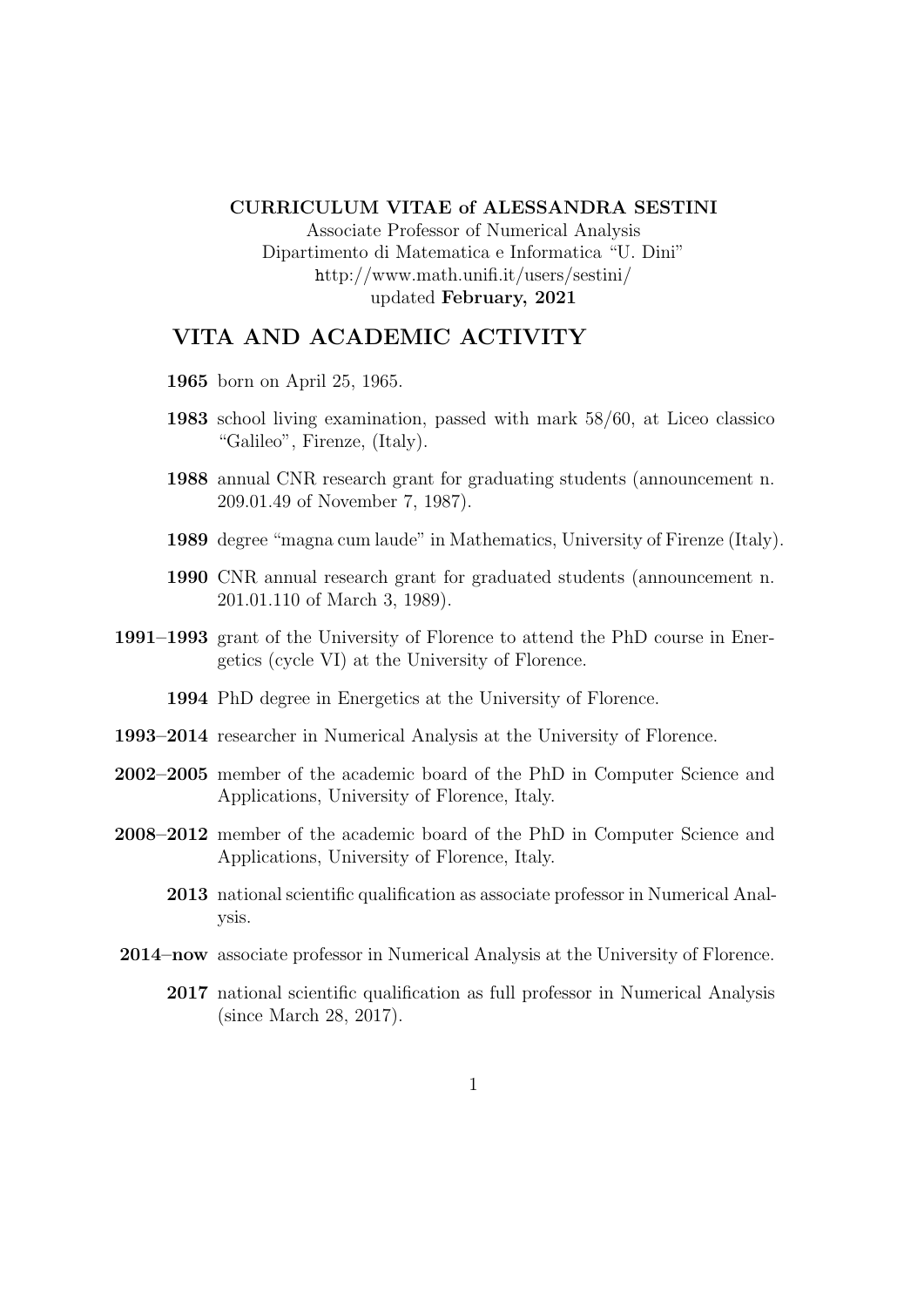2018–now member of the academic board of the PhD in Mathematics, Computer Science and Statistics, University of Florence, Italy.

# CURRENT RESEARCH INTERESTS

Numerical methods for approximation and for graphics; Spline theory; Numerical methods for ODEs; IsoGeometric Analysis.

# SCIENTIFIC PRODUCTION

Seventy seven scientific publications (see the list reported at the end) and four editions of an educational monograph.

### Educational Monograph:

- L. Brugnano, C. Magherini, A. Sestini, Calcolo Numerico, Master, Università e Professioni,
	- Quarta Edizione, Firenze 2018 (154+x pp);
	- Terza Edizione, Firenze 2014 (158+x pp);
	- Seconda Edizione Ampliata e Corretta, Firenze 2010 (158+x pp);
	- Prima edizione, Firenze 2005 (138+x pp).

# SCHOLARS

- Carlotta Giannelli, PhD in Computer Science and Applications, Università di Firenze, 2010.
- Duccio Mugnaini, PhD in Computer Science and Applied Mathematics, Università dell'Insubria, 2017.

### RESEARCH PROJECTS AND RESPONSIBILITIES

• scientific coordinator of the annual GNCS 2019 project "Metodi di approssimazione locale con applicazioni all'analisi isogeometrica e alle equazioni integrali di contorno.".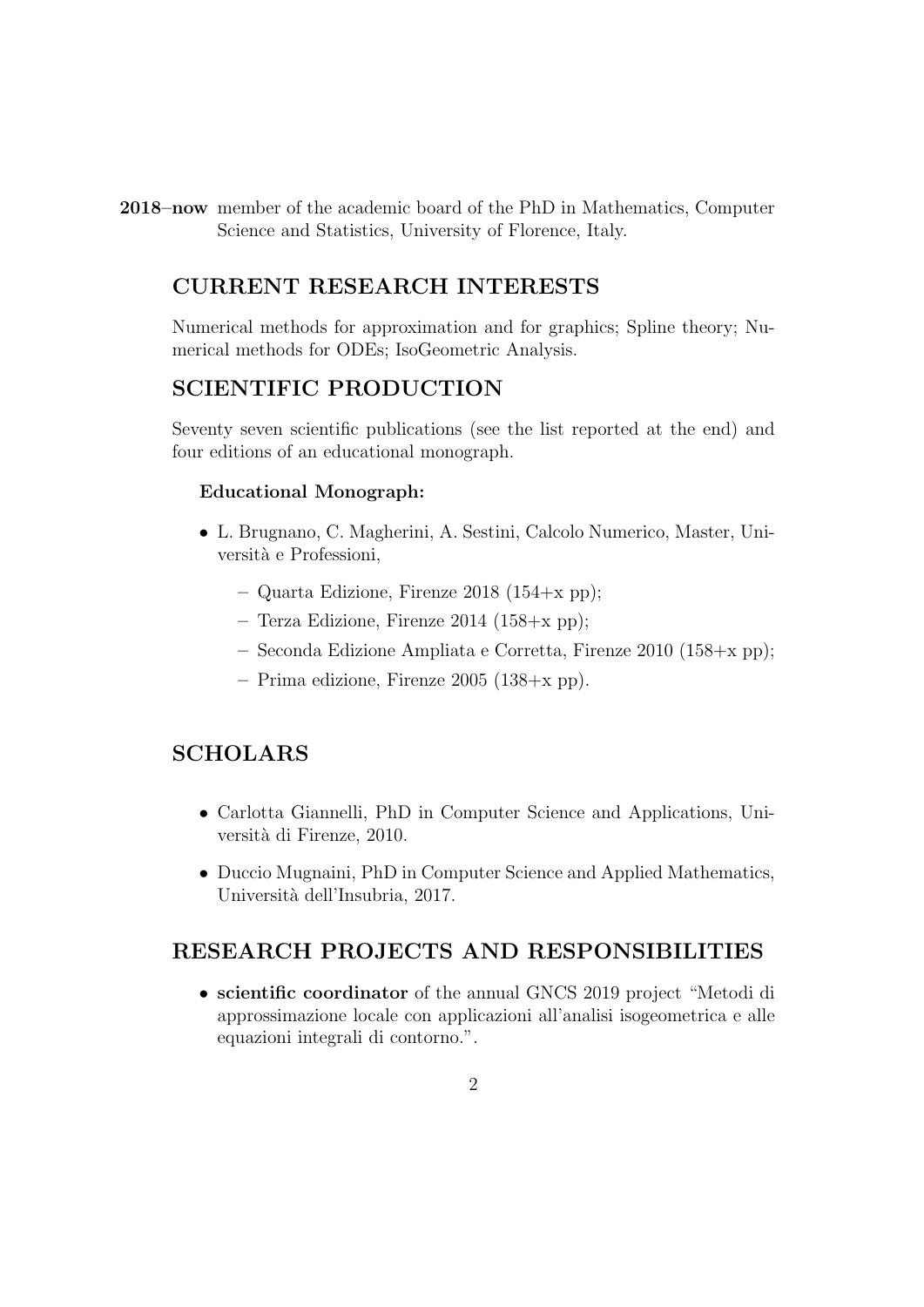- guest editor of the special issue SMART 2017 published in the CAM journal.
- scientific advisor of a post–doc annual research grant (Cesare Bracco) c/o Dip. di Matematica e Informatica U. Dini (December 2014– November 2015, December 2015– November 2016 and December 2016– October 2017).
- scientific advisor of a PhD student (Duccio Mugnaini) at the University of Como (November 2014–October 2017).
- scientific coordinator of a research bilateral project 2011–2013 Italia– Slovenia, "Advanced interpolation and approximation schemes based on Pythagorean Hodograph curves and related applications".
- scientific coordinator of the annual GNCS 2012 project "Metodi, algoritmi e strutture algebriche per la progettazione di moti".
- participant to the 5–year INdAM research project "Splines for accUrate" NumeRics: adaptIve models for Simulation Environments (SUNRISE)" (MIUR Futuro in ricerca), December 1, 2016–now.
- participant to the annual GNCS 2020 project "Metodologie innovative per problemi di propagazione di onde in domini illimitati: aspetti teorici e computazionali" (scientific coordinator S. Falletta, Politecnico di Torino).
- participant to the two–year project "Risoluzione numerica di problemi Hamiltoniani ed applicazioni" funded from the University of Florence within the strategic line "Problemi evolutivi di tipo Hamiltoniano: analisi e modellistica matematica, risoluzione numerica ed applicazioni" October 2015 – 2018.
- participant to the annual GNCS 2017 project "Sviluppo di tecniche efficienti e accurate per metodi BEM" (scientific coordinator F. Calabrò, Univ. di Cassino).
- participant to the annual GNCS 2016 project "Approccio isogeometrico" e tecniche di quadratura per il metodo agli elementi di contorno in 3D" (scientific coordinator M.L. Sampoli, Univ. di Siena).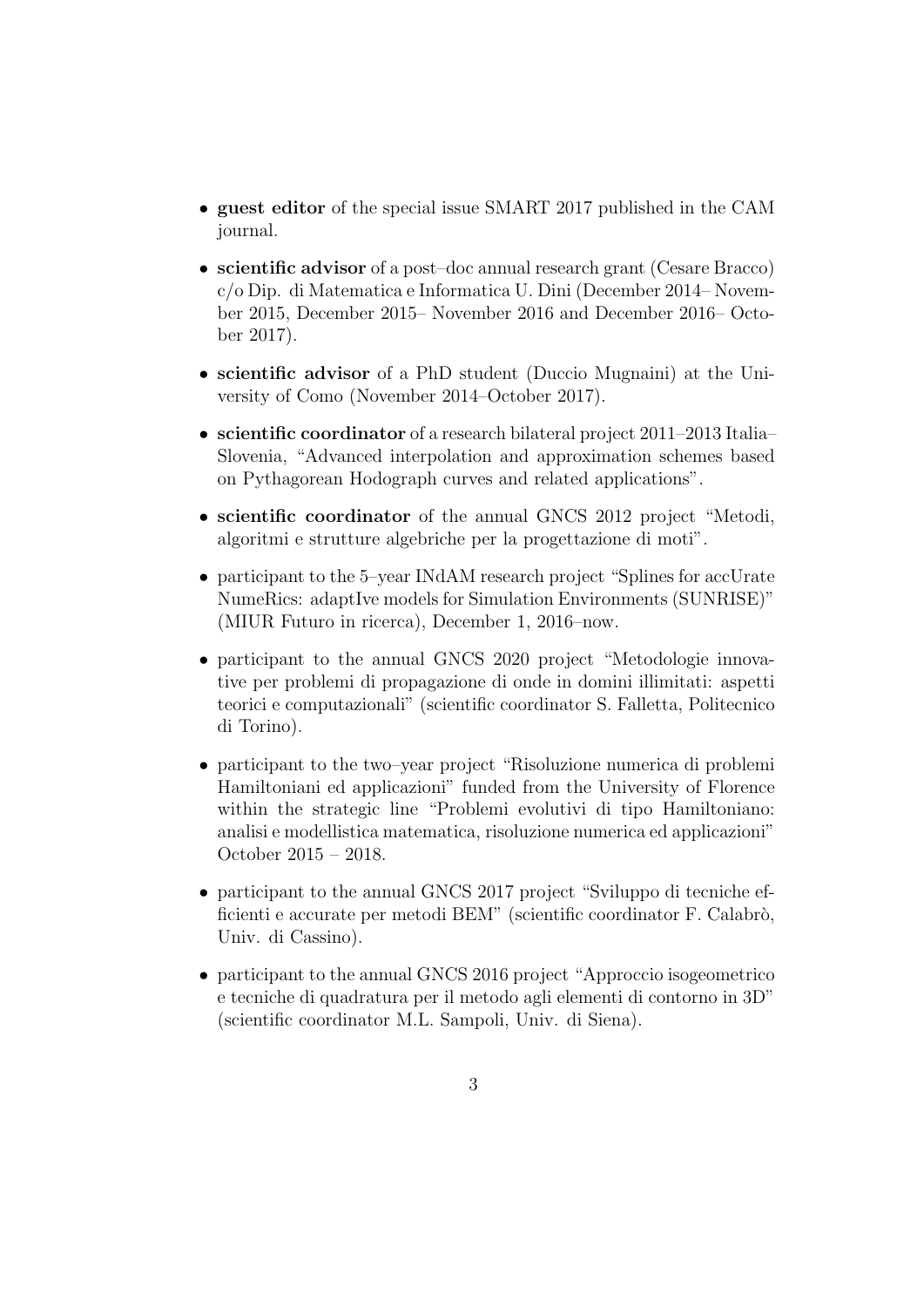- participant to the annual GNCS 2015 project "Analisi isogeometrica e metodi agli elementi di contorno" (scientific coordinator A. Aimi, Univ. di Parma).
- member of the INdAM unity c/o Dip. di Matematica e Informatica U. Dini, Univ. di Firenze, of the project DREAMS (MIUR Futuro in Ricerca RBFR13FBI3).
- participant to the annual GNCS 2014 project "Dall'approssimazione all'algebra lineare: metodi numerici per l'analisi isogeometrica" (scientific coordinator F. Pelosi, Univ. di Roma Tor Vergata).
- participant to the annual GNCS 2013 project "Studio di spazi con struttura di raffinamento per l'analisi isogeometrica" (scientific coordinator M.L. Sampoli, Univ. di Siena).
- participant to the 2004 PRIN project "Numerical methods and mathematical software for applications" (scientific coordinator L. Brugnano, Univ. di Firenze).
- participant to the 2003 PRIN project "Basi opportune ed algoritmi efficienti per interpolare, quasi-interpolare ed approssimare dati nel piano e nello spazio" (scientific coordinator L. Gori, Univ. di Roma La Sapienza).
- participant to the European research project "Fairshape" (scientific coordinator P. Kaklis, Univ. of Athens), (HCM-Project FAIRSHAPE (CHRX -CT94-0522), in the frame of the "Human Capital and Mobility Framework Programme".

## SCIENTIFIC MEMBERSHIP

- Gruppo Nazionale per il Calcolo Scientifico (GNCS), 1995–now
- Società Italiana per la Matematica Applicata e Industriale (SIMAI), 2018–now
- Unione Matematica Italiana (UMI), 2019–now
- Florence Center for Data Science, 2019–now
- Italian technological cluster Blue Italian Growth (BIG), 2021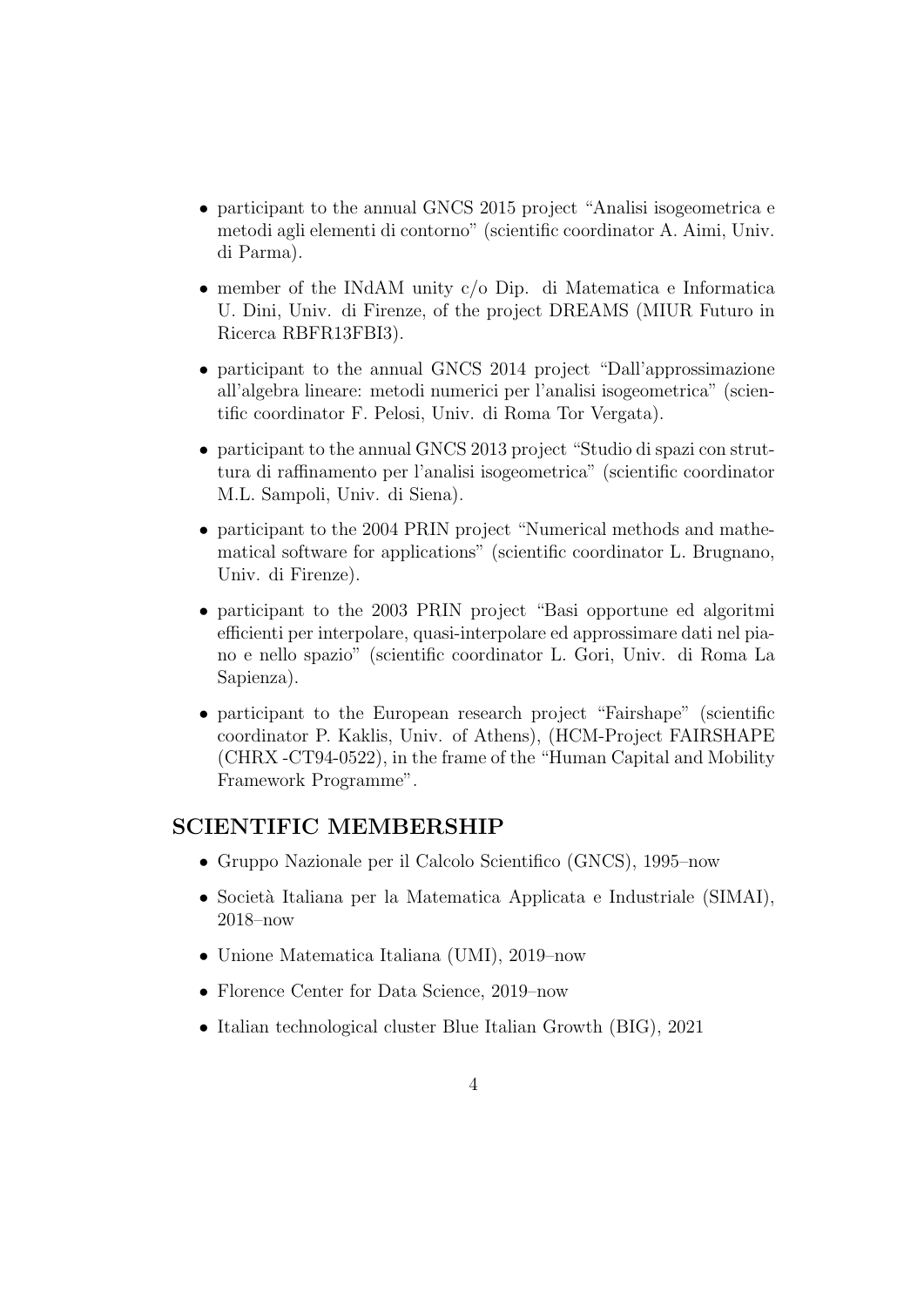# MEMBER of COMPETITION COMMISSIONS

- member of a public competition commission appointed by the University of Bologna (2020): researcher position (RTDA) in Numerical Analysis (MAT/08) at Dipartimento di Matematica (D.D. 5061 del  $1/9/2020$ ;
- member of a public competition commission appointed by the University of Firenze (2017): researcher position (RTDA) in Numerical Analysis (MAT/08) at Dipartimento di Matematica e Informatica (D.D. 206 del 2/3/2017);
- member of a public competition commission appointed by the University of Calabria (2008): researcher position in Numerical Analysis  $(MAT/08)$  at Facoltà di Ingegneria of that university (D.D. 2170 del 25/07/2008);
- member of a public competition commission appointed by the University of Salerno (2002): researcher position in Numerical Analysis (MAT/08) at Facolt`a di Scienze Matematiche, Fisiche e Naturali (D.D. 5161 del 31/10/2002);

# AWARDS

GMP 2017 best paper paper award for the paper [63] presented at the International Conference on Geometric Modeling and Processing, April 17–19, 2017, China. (http://graphics.xmu.edu.cn/gmp2017/awards.html).

# TEACHING

Italian bachelor-level degree courses: Numerical Analysis, Numerical Calculus, Laboratory of Numerical Analysis

Italian master-level degree courses: Complements of Numerical Analysis, Numerical Methods for Engineers, Numerical Methods for Differential Problems, Metodi di Approssimazione

2nd level University Master degree in Data Science and Statistical Learning: Numerical Calculus and Linear Algebra, 2021 (with Prof. C. Giannelli)

PhD Course in Mathematics: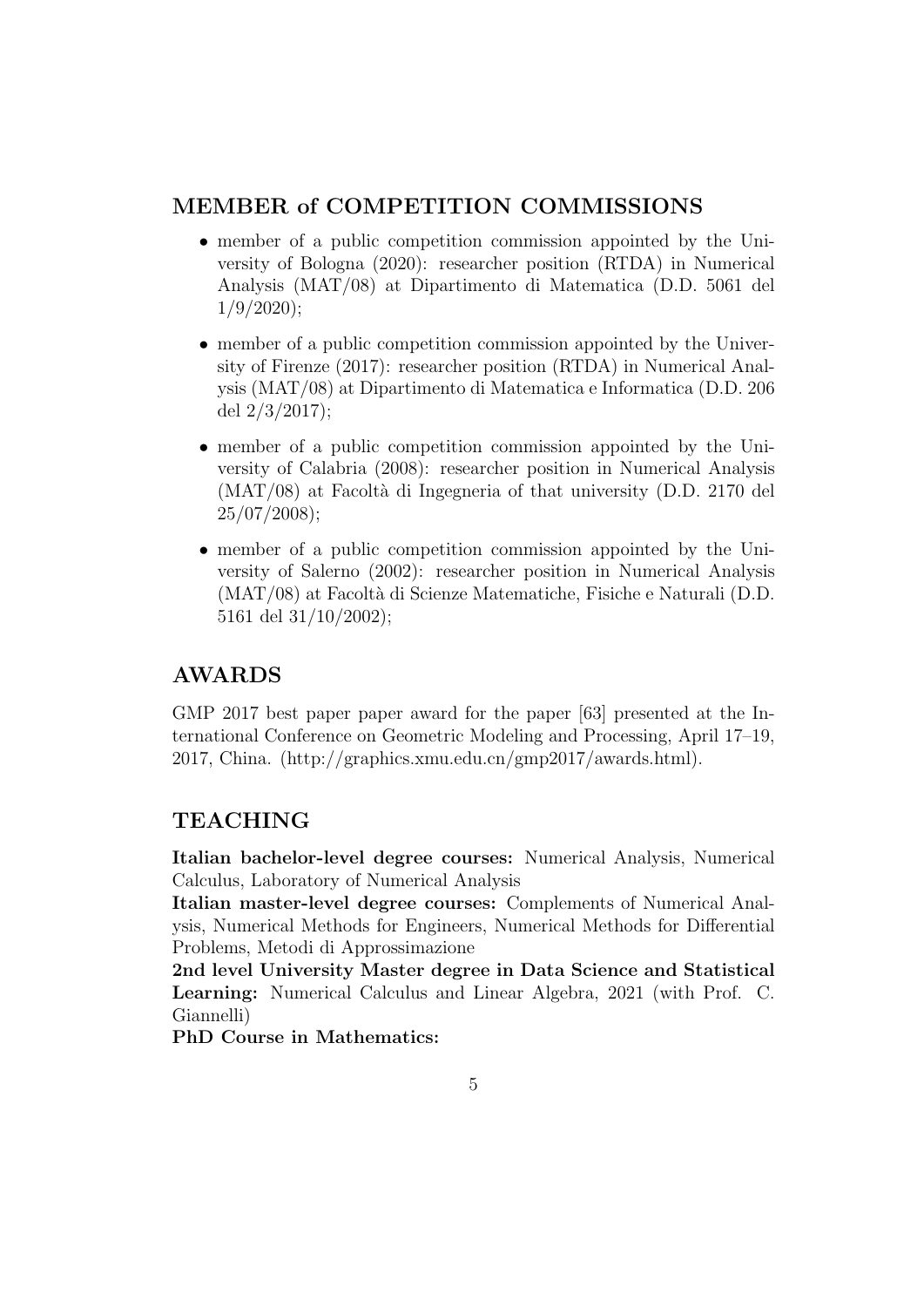- "Rappresentazioni geometricamente e computazionalmente ottime nel CAGD", 2006–2007 (con Prof. C. Manni).
- "Rappresentazioni di superfici nelle applicazioni", 2007–2008 (con Prof. C. Manni).

# IMPACT FACTORS

Scopus: H-index: 17, citations 788 (at February 5, 2021)

WoS: H-index: 15, citations 622 (at February 5, 2021)

# REVIEWING ACTIVITY

- Referee for the following journals: Advances in Computational Mathematics, Applied Mathematics and Computation, Applied Numerical Mathematics, Computer Aided Geometric Design, IEEE Computer Graphics and Applications, Int. J. of Modeling and Simulation, Journal of Computational and Applied Mathematics, Numerical Algorithms, Mediterranean Journal of Mathematics, J. of Optimization Methods and Software.
- referee of international and national research projects;
- reviewer for Mathematical Review (since 2016).

### INTERNATIONAL SCIENTIFIC COLLABORATIONS

Prof. O. Davydov, Università di Giessen, Germania. Prof. R. T. Farouki, Università della California, Davis, USA. Dr. D. Grossman, MTU Company, Germany. Prof. C. Y. Han, Università di Yongin, Yongin, Corea del sud. Prof. G. Jacklič, Università di Ljubljana, Slovenia. Dr. T. Kanduč, Università di Ljubljana, Slovenia.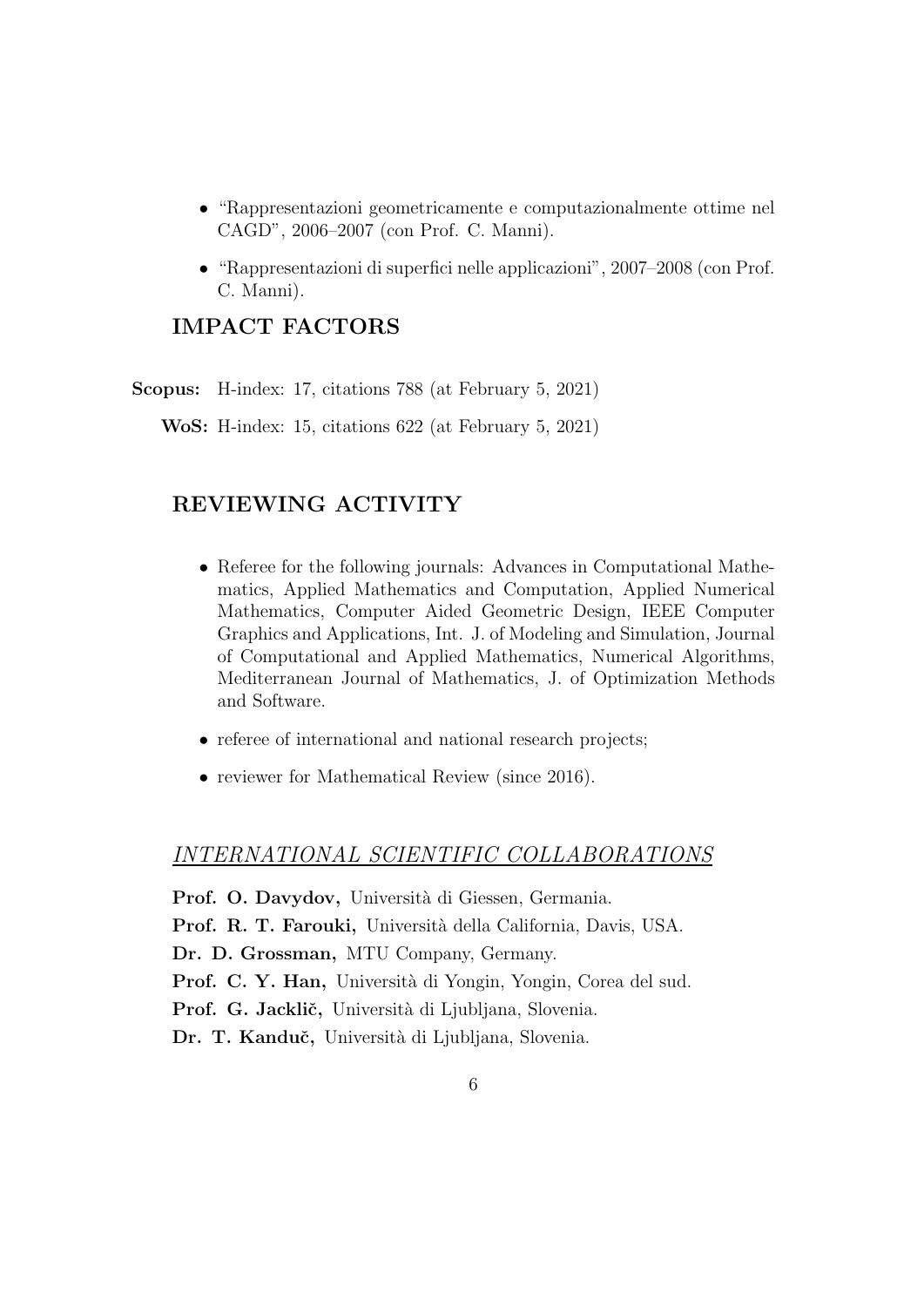Prof. M. Krajnc, Università di Ljubljana, Slovenia.

Dr. D. Mokriš, MTU Company, Germany.

Prof. C. Rabut, INSA, Toulouse, Francia.

**Prof E. Žagar,** Università di Ljubljana, Slovenia.

# VISITINGS and ORGANIZATION OF SCIENTIFIC EVENTS

- Special Session Faatna 2020: scientific organizer of the special session "Theoretical Aspects of Isogeometric Analysis and recent applications", planned for July 7–10, 2020 Matera, postponed to 2022, Italy (together with Prof. A. Aimi, Univ. Parma and Prof. M.L. Sampoli, Univ. Siena).
- Minisymposium SIMAI 2020+2021: scientific organizer of the minisymposium "Recent Developments and Applications of Computer Aided Geometric Design", planned for June 15–19, 2020 Parma, postponed to August 30 - September 3 2021, Italy (together with Prof. M.L. Sampoli, Univ. Siena).
- Research Day GNCS 2019 project: scientific organizer and member of the organizing committee of the Research Day of the GNCS 2019 project "Local approximation schemes with applications to isogeometric analysis and boundary integral equations", November 28–29, 2019, Firenze, Italy.
- Minisymposium AT16: scientific organizer of the minisymposium "Advances on local approximations and applications", Approximation Theory 16, May 19–22, 2019, Nashville, USA.
- Minisymposium SIMAI 2018: scientific organizer of the minisymposium "Recent Advances in Quasi-Interpolation and Applications ", July 6th, within SIMAI 2018, July 2–6, 2018, Rome, Italy (together with dott. S. Remogna, Univ. Torino).
- Visiting at the University of Giessen, Germany: scientific collaboration with prof. O. Davydov, April 18–22, 2018.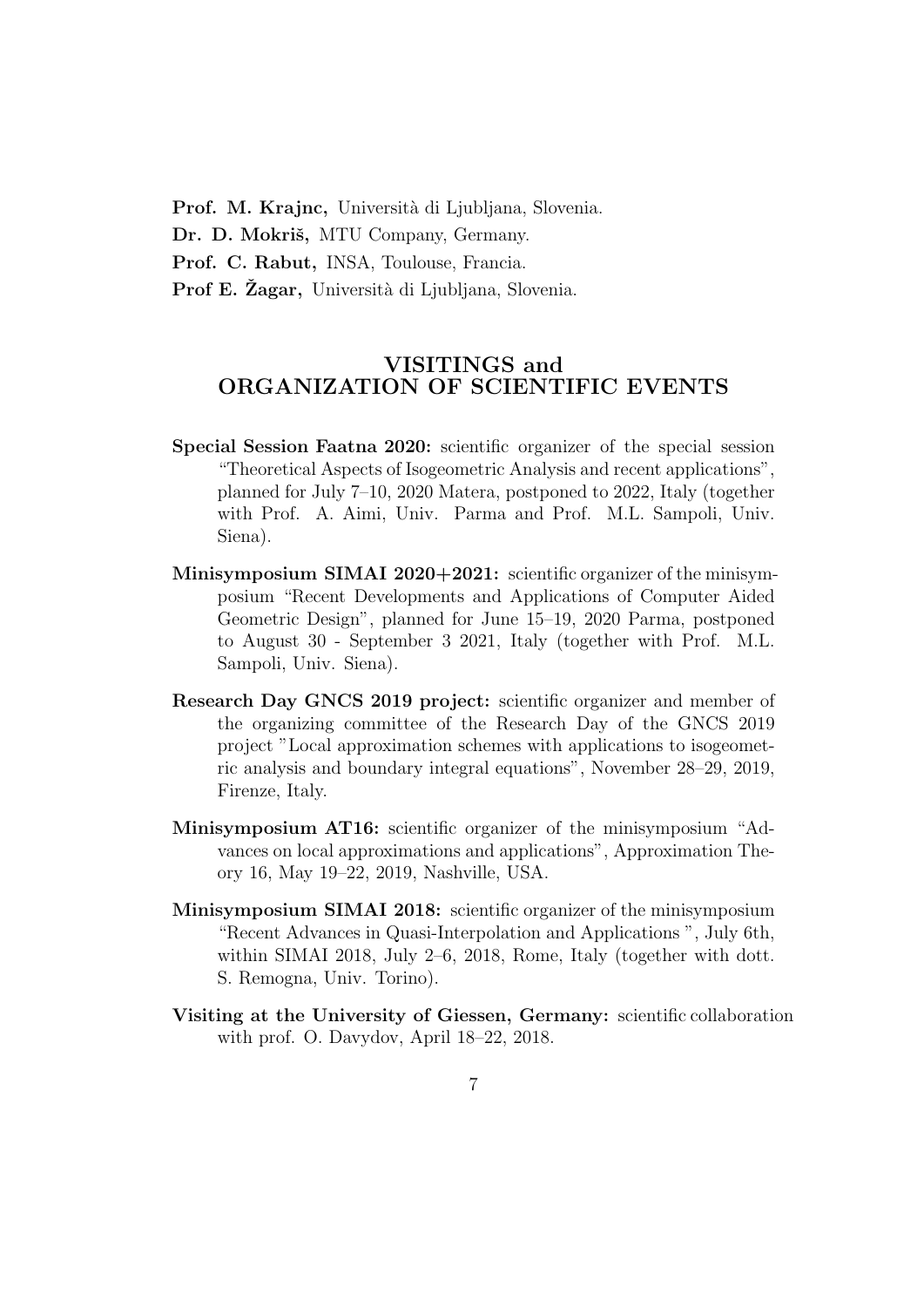- SMART 2017: member of the scientific and organizing committee of the International Workshop SMART 2017 (Subdivision, geometric and algebraic Methods, isogeometric Analysis and Refinability in ITaly), Gaeta, Latina, September 17– 21, 2017.
- SMART 2014: member of the scientific and organizing committee of the International Workshop SMART 2014 (Subdivision, geometric and algebraic Methods, isogeometric Analysis and Refinability in Tuscany), Pontignano, Siena, September 28 – October 1, 2014.
- Minisymposium IMACS 2013: scientific organizer of the minisymposium "New trends in theory and applications of PH curves and related topics", August 27th, within 19th IMACS World Congress, August 26–30, 2013, San Lorenzo de El Escorial, Spain (together with dott. Lucia Romani, Univ. Milano Bicocca).
- Visiting at the University of California, Davis: scientific collaboration with prof. R.T. Farouki, July 4–19, 2013.
- SIAM Conference on Geometric Design and Computing: member of the scientific commettee, Sacramento, California, November 5–8, 2001.

## LECTURES AT INTERNATIONAL CONFERENCES

Two plenary talks (2019); 41 communications presented as speaker at international and national conferences (several as invited contribution at minisymposia or special sessions). Several further communications presented by coauthors also on her behalf.

### SCIENTIFIC PUBLICATIONS

- 77. C. Bracco, C. Giannelli, D. Grossman, S. Imperatore, D. Mokriš, A. Sestini, "THB–spline approximations for turbine blade design with local B–spline approximations", in press on MACMAS 2019, Springer SEMA-SIMAI Series (2020).
- 76. A. Aimi, F. Calabr`o, A. Falini, M.L. Sampoli, A. Sestini, "Quadrature formulas based on spline Quasi-Interpolation for hypersingular integrals arising in IgA-SGBEM", CMAME 372 (2020), 113441.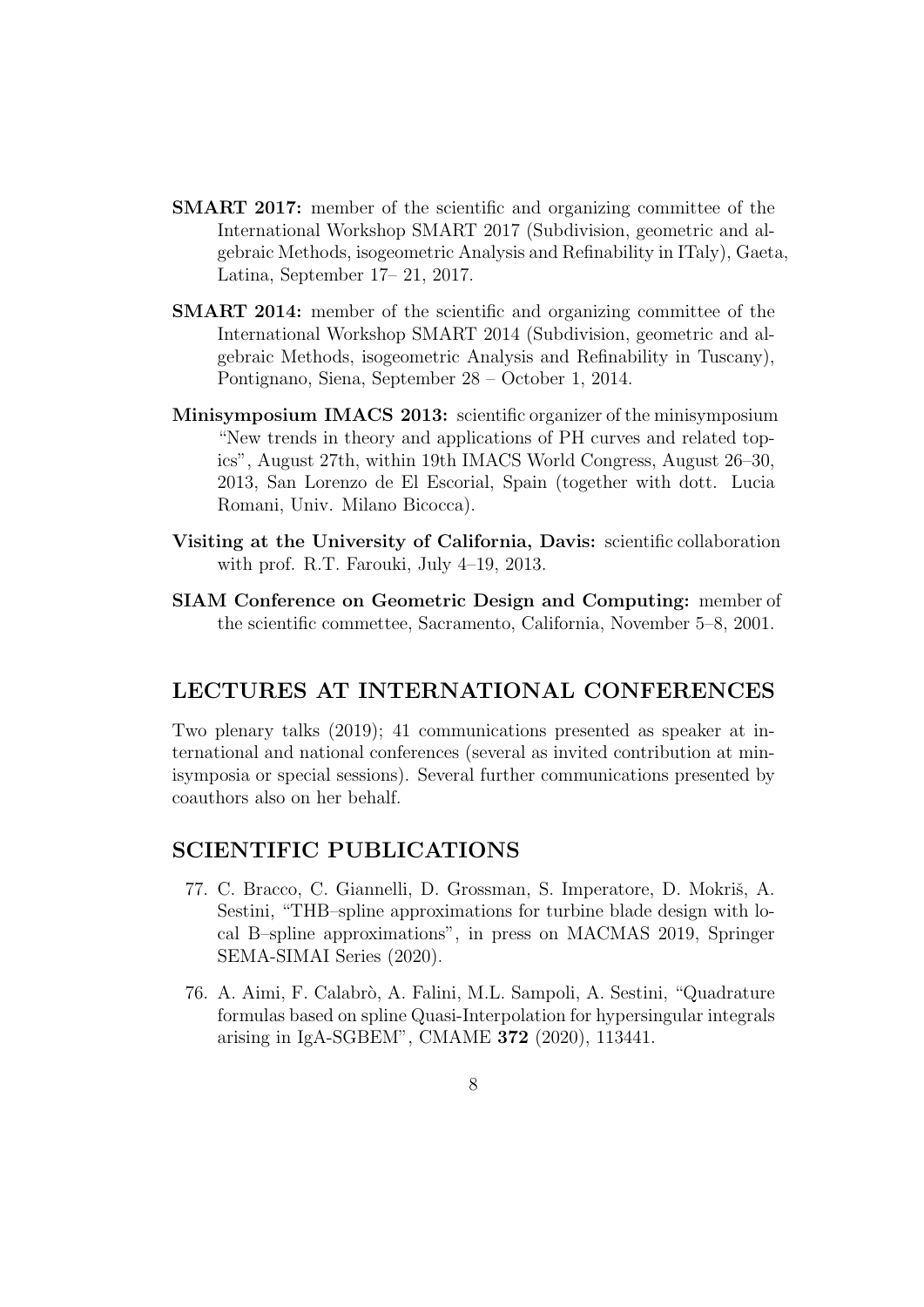- 75. A. Falini, T. Kanduˇc, M.L. Sampoli, A. Sestini, "Cubature Rules Based on Bivariate Spline Quasi-Interpolation for Weakly Singular Integrals", G. E. Fasshauer et al. (eds.), Approximation Theory XVI, Springer Proceedings in Mathematics & Statistics 336, 73–86 (2021), Nashville, TN, USA, ISBN: 978–3–030–57464–2.
- 74. C. Bracco, O. Davydov, C. Giannelli, A. Sestini, "Fault and gradient– fault detection and reconstruction from scattered data" , CAGD 75, (2019), no. 101786.
- 73. A. Falini, C. Giannelli, T. Kanduˇc, M.L. Sampoli, A. Sestini, "An adaptive IgA-BEM with hierarchical B-splines based on quasi–interpolation quadrature schemes", International Journal for Numerical Methods in Engineering (2019) 117, 1038–1058.
- 72. R.T. Farouki, C. Giannelli, A. Sestini, "Rational minimal-twist motions on curves with rotation-minimizing Euler-Rodrigues frames" , Journal of Computational and Applied Mathematics 352 (2019), 240–254.
- 71. C. Bracco, O. Davydov, C. Giannelli, A. Sestini, "An application of numerical differentiation formulas to discontinuity curve detection from irregularly sampled data", Rendiconti del Seminario Matematico dell'Università e del Politecnico di Torino 76, No. 2 (2018), 69–76.
- 70. R.T. Farouki, C. Giannelli, A. Sestini, "New developments in theory, algorithms and applications for Pythagorean–hodograph curves", Advanced Methods for Geometric Modeling and Numerical Simulation, C. Giannelli and H. Speleers eds, Advanced Methods for Geometric Modeling and Numerical Simulation, Springer INdAM Series, (2019) 123– 172.
- 69. R.T. Farouki, C. Giannelli, A. Sestini, "Rational minimal-twist motions on curves with rotation-minimizing Euler-Rodrigues frames" , Journal of Computational and Applied Mathematics 352 (2019), 240–254.
- 68. A. Falini, C. Giannelli, T. Kanduˇc, M.L. Sampoli, A. Sestini, "An adaptive IgA-BEM with hierarchical B-splines based on quasi–interpolation quadrature schemes", International Journal for Numerical Methods in Engineering (2019) 117, 1038–1058.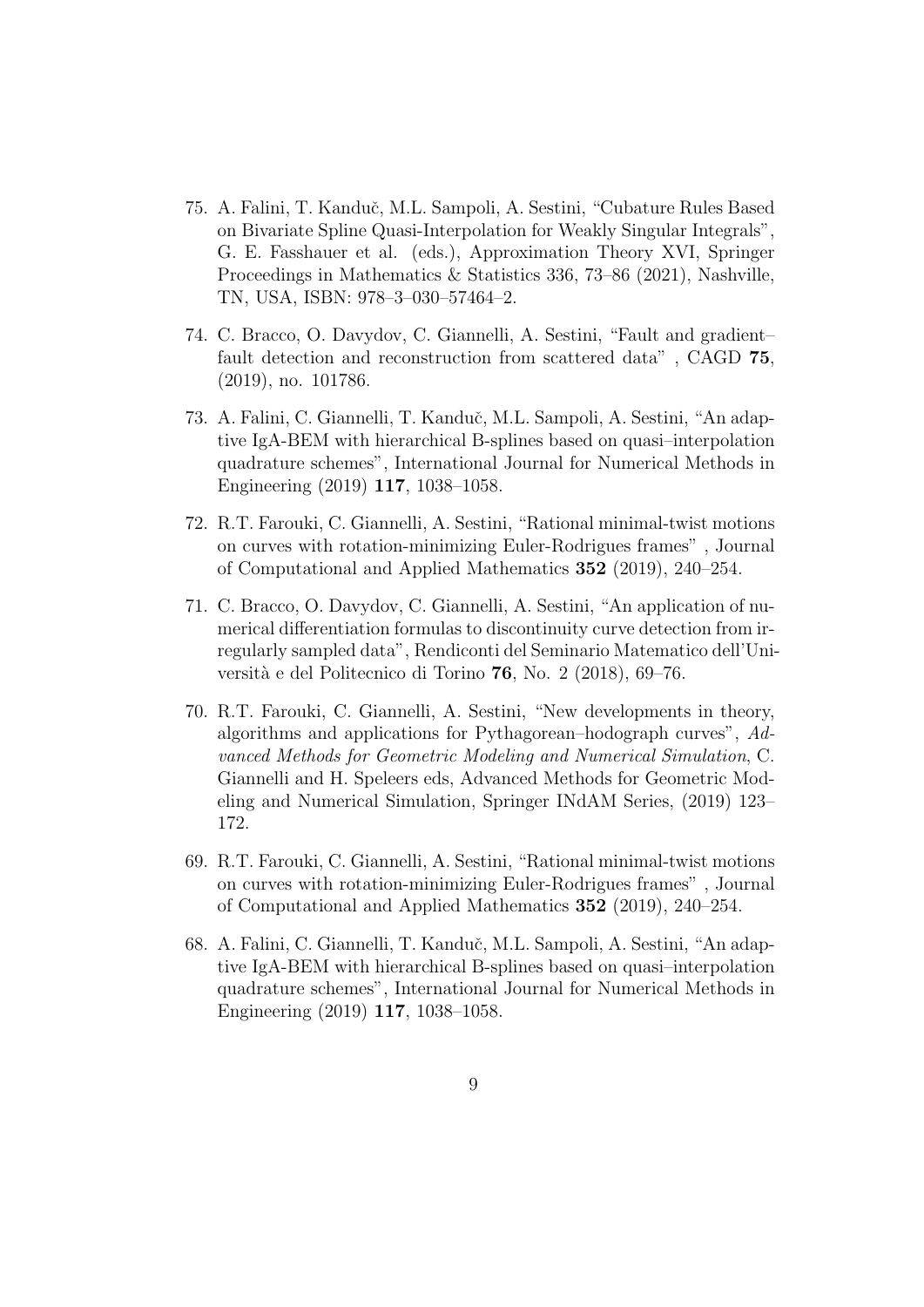- 67. F. Mazzia, A. Sestini, "On a class of Conjugate Symplectic Hermite-Obreshkov one-step methods with continuous spline extension", Axioms 7 (2018), 58, 1–18.
- 66. C. Bracco, C. Giannelli, D. Grossman, A. Sestini, "Adaptive fitting with THB splines: error analysis and industrial applications", CAGD 62 (2018), 239–252.
- 65. F. Calabr`o, A. Falini, M.L. Sampoli, A. Sestini, "Efficient quadrature rules based on spline quasi–interpolation for application to IGA-BEMs", in press in JCAM (2018) (available online), DOI: 10.1016/j.cam.2018.02.005.
- 64. A. Aimi, F. Calabrò, M. Diligenti, M.L. Sampoli, G. Sangalli, A. Sestini, "New efficient assembly in Isogeometric Analysis for Symmetric Galerkin Boundary Element Method", CMAME 331, 327–342 (2018).
- 63. C. Bracco, C. Giannelli and A. Sestini, "Adaptive scattered data fitting by extension of local polynomials to hierarchical splines", CAGD 52– 53, 90–105 (2017).
- 62. R.T. Farouki, C. Giannelli, D. Mugnaini and A. Sestini, "Path planning with Pythagorean-hodograph curves for unmanned or autonomous vehicles", in stampa su Journal of Aerospace Engineering, 2017, DOI: 10.1177/0954410017690550.
- 61. M. Donatelli, C. Giannelli, D. Mugnaini and A. Sestini, "Curvature continuous path planning and path finding based on PH splines with tension", CAD 88, 14–30 (2017).
- 60. R. T. Farouki, G. Gentili, C. Giannelli, A. Sestini, and C. Stoppato, "A comprehensive characterization of the set of polynomial curves with rational rotation minimizing frames", Adv. Comput. Math. 43, 1–24 (2017).
- 59. C. Bracco, C. Giannelli and A. Sestini, "Coefficient–Based Spline Data Reduction by Hierarchical Spaces", Lecture Notes in Computer Science 10521, 23–41, Springer International Publishing AG (2017).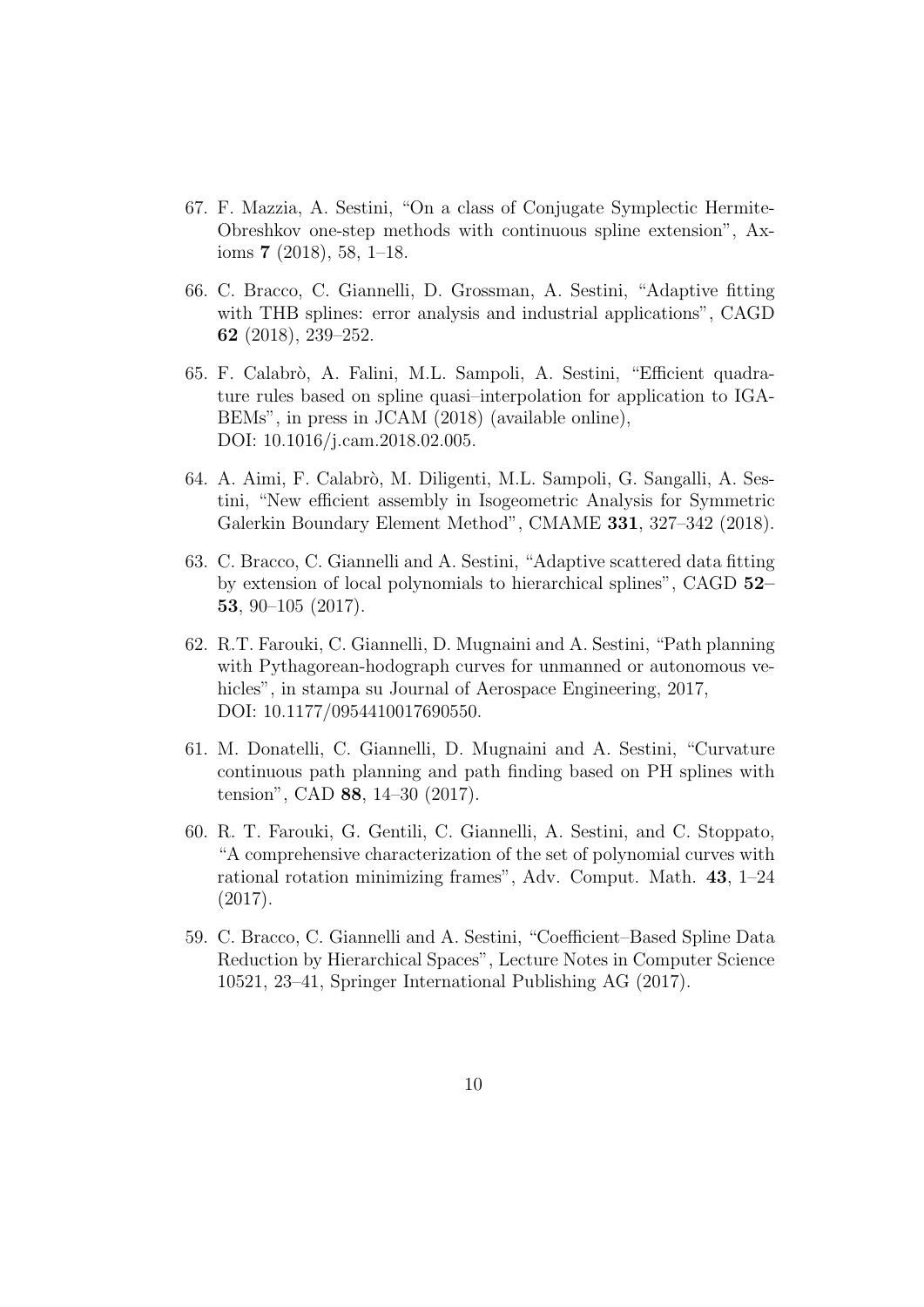- 58. A. Aimi, M. Diligenti, M.L. Sampoli and A. Sestini, "Non-polynomial spline alternatives in Isogeometric Symmetric Galerkin BEM", Applied Numerical Mathematics 116, 10–23 (2017).
- 57. C. Giannelli, D. Mugnaini, A. Sestini, "Path planning with obstacle avoidance by  $G^1$  PH quintic splines", CAD 75–76 (2016), 47–60.
- 56. C. Bracco, C. Giannelli, F. Mazzia, A. Sestini, "Bivariate hierarchical Hermite spline quasi-interpolation", BIT Numerical Mathematics 56, 1165–1188 (2016).
- 55. A. Aimi, M. Diligenti, M.L. Sampoli, A. Sestini, "Isogeometric Analysis and Symmetric Galerkin BEM: a 2D Numerical Study", Applied Mathematics of Computation 272 (2016) 173–186.
- 54. R. T. Farouki, G. Gentili, C. Giannelli, A. Sestini, and C. Stoppato, "Solution of a quadratic quaternion equation with mixed coefficients", Journal of Symbolic Computation 74, 140–151 (2016).
- 53. R. T. Farouki, F. Pelosi, M.L. Sampoli, A. Sestini, "Tensor–product surface patches with Pythagorean–hodograph isoparametric curves", IMA J. of Numerical Analysis 36 (2016), 1389–1409.
- 52. R. T. Farouki, C. Giannelli, A. Sestini, "Local modification of Pythagorean–hodograph quintic B–spline curves using the B–spline form", Advances in Computational Mathematics 42 (2016), 199–225.
- 51. R. T. Farouki, C. Giannelli, A. Sestini, "Identification and reverse engineering of Pythagorean–hodograph curves", Computer Aided Geometric Design 34 (2015), 21–36.
- 50. C. Manni, F. Mazzia, A. Sestini and H. Speleers, "BS2 methods for semi-linear second order boundary value problems", Applied Mathematics and Computation 255 (2015), 147–156.
- 49. R.T. Farouki, C. Manni, M.L. Sampoli and A. Sestini, "Shape–preserving interpolation of spatial data by Pythagorean–hodograph Quintic Spline Curves", IMA J. Numerical Analysis 35 (2015), 478–498.
- 48. A. Sestini, K. Ferjančič, C. Manni and M.L. Sampoli, "A fully data– dependent criterion for free angle selection in spatial PH cubic biarc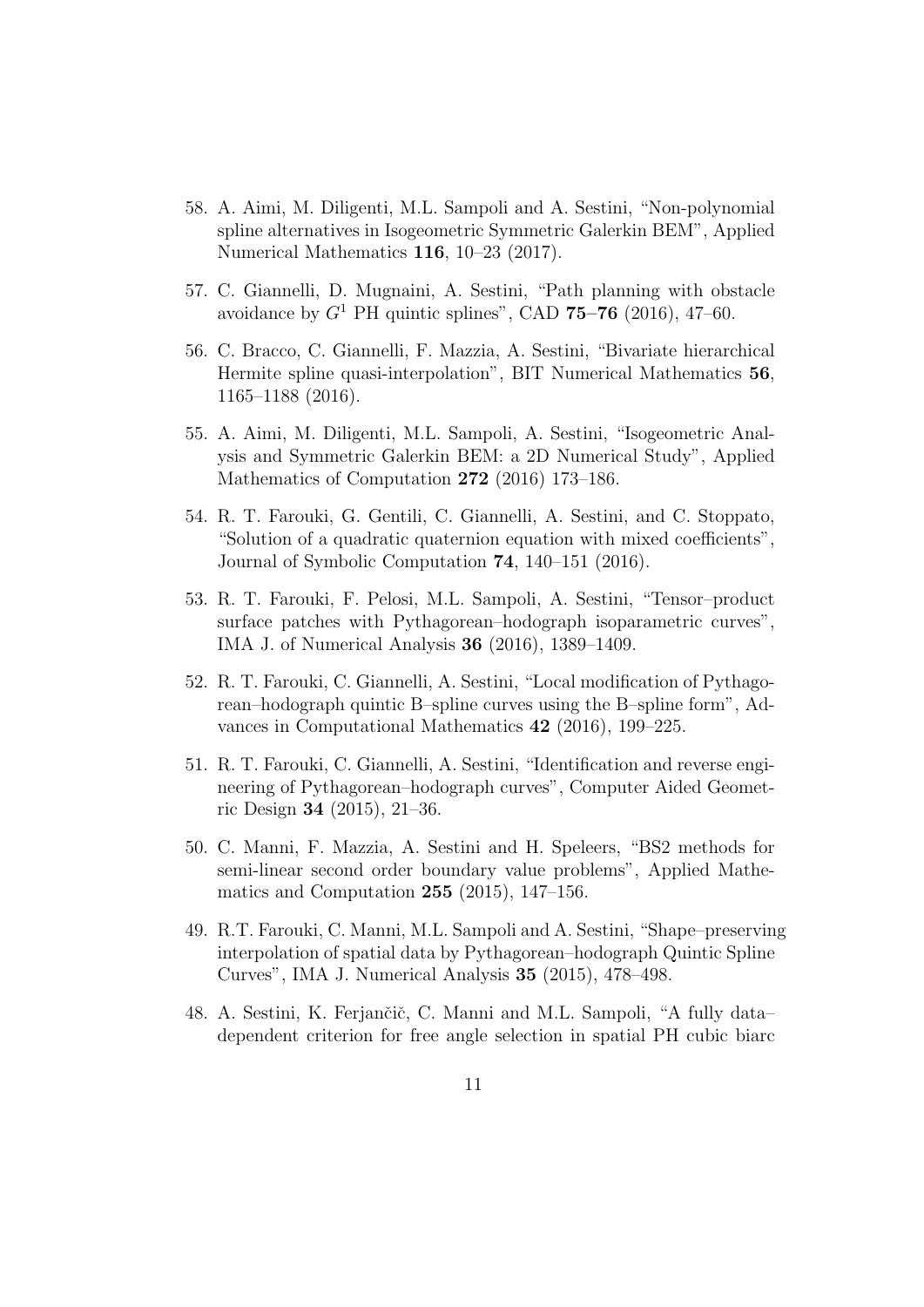Hermite interpolation", Computer Aided Geometric Design 31 (2014), 398–411.

- 47. M. Krajnc, M.L. Sampoli, A. Sestini and E. Žagar, " $C<sup>1</sup>$  interpolation by rational biarcs with rational rotation minimizing directed frames", Computer Aided Geometric Design 31 (2014), 427–440.
- 46. M.L. Sampoli, A. Sestini, G. Jaklič and E. Žagar, "A Theoretical Analysis of an Improved Rational Spline Scheme for Spherical Camera Motions", Lecture Notes in Computer Science 8177, 442–455, Springer– Verlag Berlin Heidelberg (2014). ISBN: 978-364254381-4.
- 45. R.T. Farouki, C. Giannelli, M.L. Sampoli and A. Sestini, "Rotation– Minimizing Osculating Frames", Computer Aided Geometric Design 31 (2014), 27–42.
- 44. A. Sestini, L. Landolfi and C. Manni , " On the approximation order of a space datadependent PH quintic Hermite interpolation scheme ", Computer Aided Geometric Design 30 (2013), 148–158.
- 43. R. T. Farouki, C. Giannelli and A. Sestini," An Interpolation Scheme for Designing Rational Rotation–Minimizing Camera Motions ", Advances in Computational Mathematics 38 (2013), 63–82.
- 42. G. Jaklič, M.L. Sampoli, A. Sestini and E. Žagar, " $C<sup>1</sup>$  Rational Interpolation of Spherical Motions with Rational Rotation–minimizing Directed Frames", Computer Aided Geometric Design 30 (2013), 159– 173.
- 41. M.L. Sampoli and A. Sestini, " Rational Rotation–minimizing Polar oriented Rigid Body Motions", proceedings of the 21th Int. Workshop on Robotics in Alpe–Adria–Danube Region (2012), 284–291, Edizioni Scientifiche e artistiche, Italy, ISBN: 978–88–95430–45–4.
- 40. F. Mazzia and A. Sestini, "Quadrature Formulas descending from BS Hermite Spline Quasi Interpolation", Journal of Computational and Applied Mathematics 236 (2012), 4105–4118.
- 39. R. T. Farouki, C. Giannelli, C. Manni and A. Sestini, "Design of Rational Rotation–Minimizing Rigid Body Motions by Hermite Interpolation", Mathematics of Computation 81 No. 278 (2012), 879–903.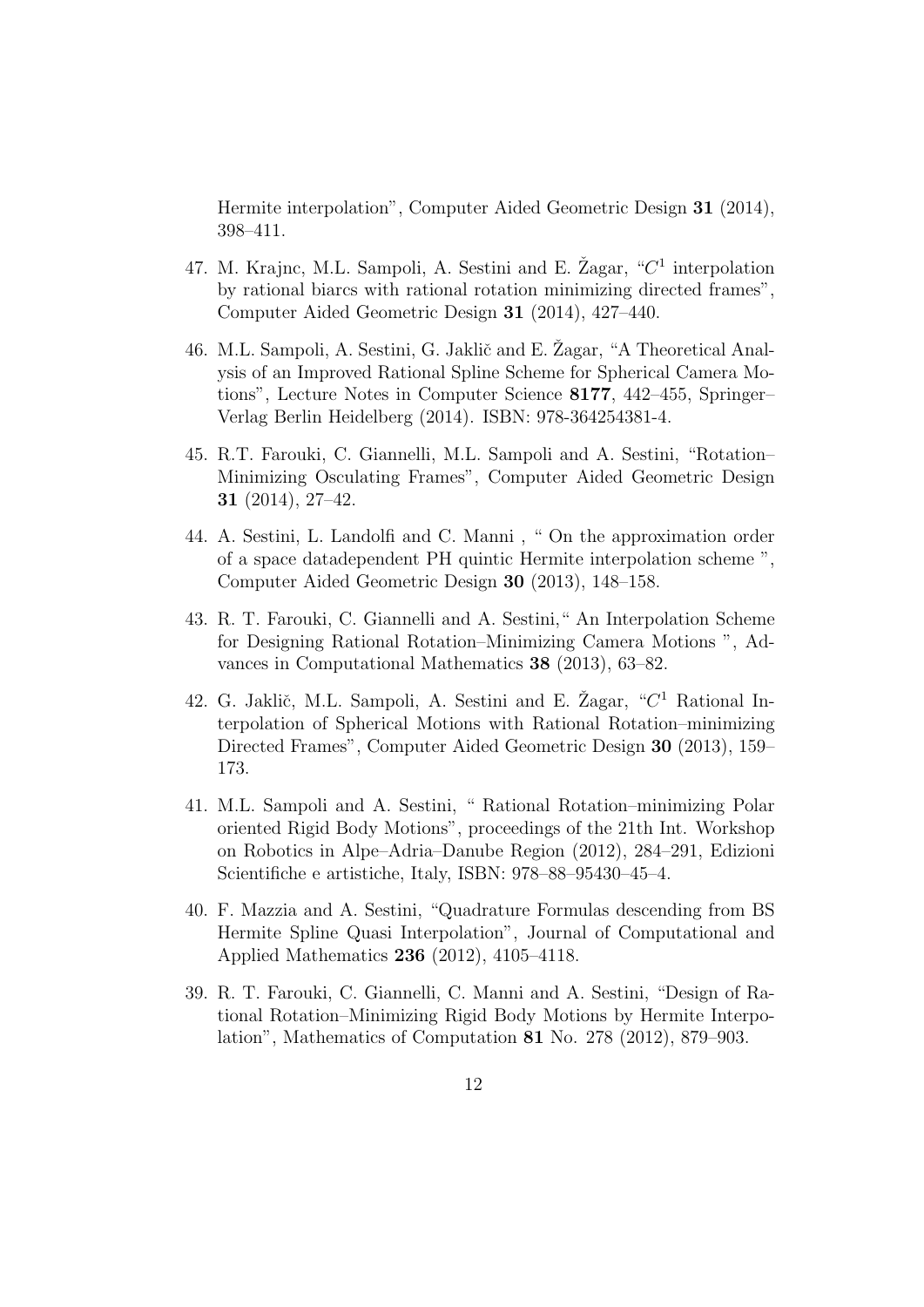- 38. L. Brugnano and A. Sestini, " Iterative Solution of Piecewise Linear Systems for the Numerical Solution of Obstacle Porblems", Journal of Numerical Analysis, Industrial and Applied Mathematics 6 (2011), 67–82.
- 37. R. T. Farouki, C. Giannelli, and A. Sestini, " Geometric Design using Space Curves with Rational Rotation–Minimizing Frames ", in (M. Daehlen et al. eds.), Lecture Notes in Computer Science 5862, 194– 208, Springer, (2010). ISBN: 978-364211619-3.
- 36. L. Brugnano and A. Sestini, " A new approach based on Piecewise Linear Systems for the Numerical Solution of Obstacle Problems ", AIP Conf. Proc. 1168 (2009), 746–749.
- 35. F. Mazzia, A. Sestini, " The BS Class of Hermite Spline Quasi interpolants on Nonuniform Knot Distributions ", BIT Numer. Math. 49 (2009), 611–628.
- 34. R. T. Farouki, C. Giannelli, C. Manni and A. Sestini, " Quintic Space Curves with Rational Rotation–minimizing Frames ", Computer Aided Geometric Design 26 (2009), 580–592.
- 33. R. T. Farouki, C. Giannelli and A. Sestini," Helical Polynomial Curves and Double Pythagorean Hodographs I. Quaternion and Hopf Map Representations ", Journal of Symbolic Computation 44, 161-179, (2009).
- 32. R. T. Farouki, C. Giannelli and A. Sestini," Helical Polynomial Curves and Double Pythagorean Hodographs II. Enumeration of Low–degree Curves ", Journal of Symbolic Computation 44, 307-332, (2009).
- 31. F. Mazzia, A. Sestini and D. Trigiante," The Continuous Extension of the BS Linear Multistep Methods on Non–uniform Meshes ", Applied Numerical Mathematics 59, 723-738, (2009).
- 30. F. Mazzia, A. Sestini and D. Trigiante, " BS methods: a new class of spline collocation BVMs ", AIP Conf. Proc. 1048, 892-895,(2008).
- 29. L. Aceto, A. Sestini, " Numerical Aspects of the Coefficient Computation for LMMs ", Journal of Numerical Analysis, Industrial and Applied Mathematics 3, 181–191 (2008). ISSN: 1790:8140.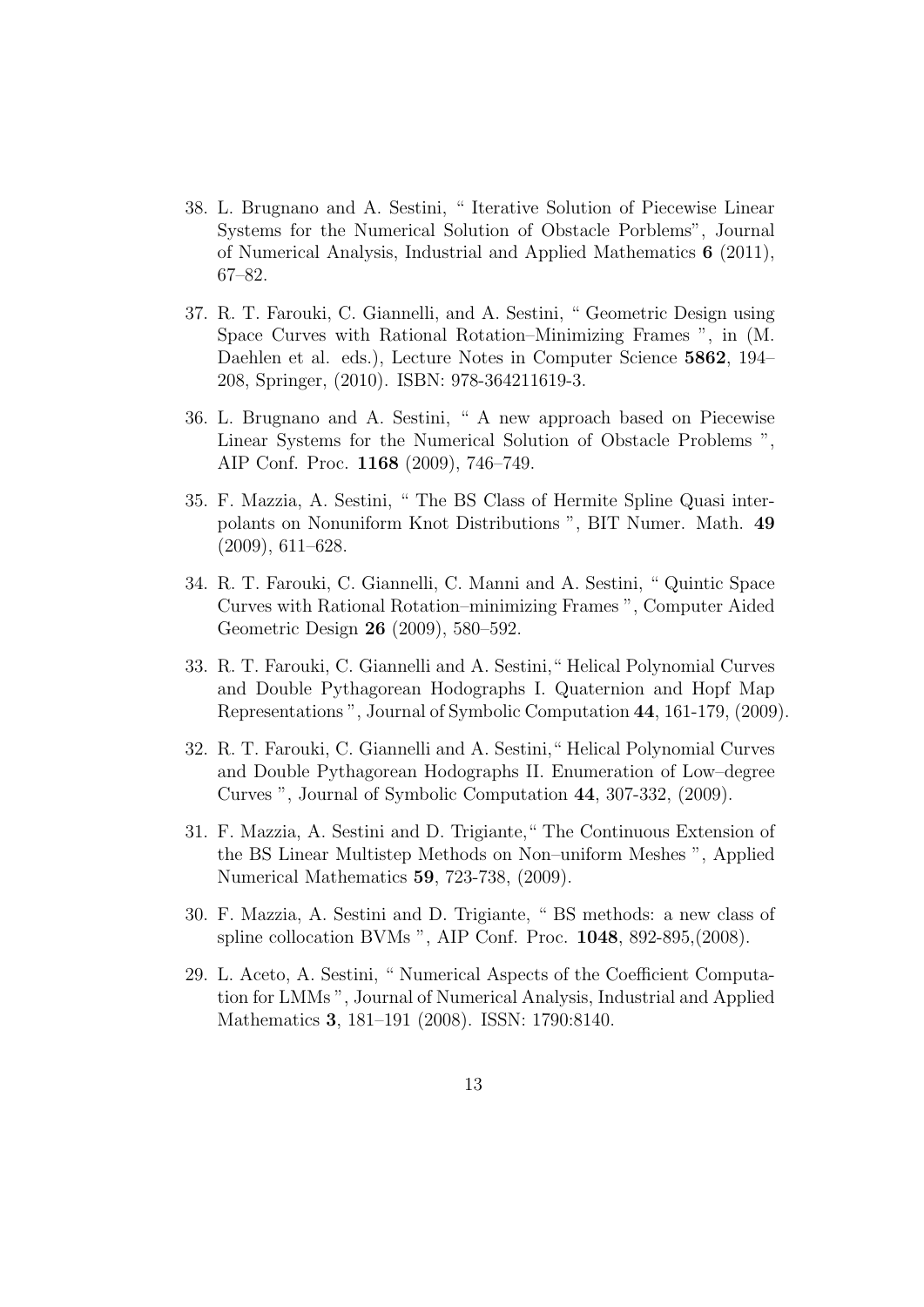- 28. R. T. Farouki, C. Giannelli, C. Manni and A. Sestini, " Identification of Spatial PH Quintic Hermite Interpolants with Near–optimal Shape Measures ", Computer Aided Geometric Design 25, 274–297, (2008).
- 27. L. Aceto and A. Sestini, " On the Numerical Computation of the LMM's Coefficients ", Numerical Analysis and Applied Mathematics, (Editors: E. Simos, G. Psihoyios and C. Tsitouras), AIP Conf. Proc. 936, American Institute of Physics Inc., 596-599, (2007).
- 26. F. Mazzia, A. Sestini and D. Trigiante, " High Order Continuous Approximation for the Top Order Methods ", Numerical Analysis and Applied Mathematics, (Editors: E. Simos, G. Psihoyios and C. Tsitouras), AIP Conf. Proc. 936, American Institute of Physics Inc.,, 611–613, (2007).
- 25. F. Mazzia, A. Sestini and D. Trigiante, "BS Linear Multistep Methods on Non–uniform Meshes", Journal of Numerical Analysis, Industrial and Applied Mathematics 1, 131–144, (2006).
- 24. F. Mazzia, A. Sestini and D. Trigiante, "B-spline Linear Multistep Methods and their Continuous Extensions", Siam J. of Numerical Analysis 44, No. 5, 1954–1973, (2006).
- 23. O. Davydov, R. Morandi and Sestini A., "Local Hybrid Approximations for Scattered Data Fitting with Bivariate Splines", Computer Aided Geometric Design 23, 703–721, (2006).
- 22. O. Davydov, A. Sestini and Morandi R., "Local RBF Approximation for Scattered Data Fitting with Bivariate Splines ", Trends and Applications in Constructive Approximation, M. G. de Bruin, D. H. Mache and J. Szabados eds., International Series of Numerical Mathematics 151, 91–102, (2005).
- 21. F. Mazzia, A. Sestini and Trigiante D., " Smooth Spline Collocation for BVPs", ICNAAM 2005 Proceedings, T. E. Simos, G. Psihoyios, Ch. Tsitouras eds., WILEY–VCH, 650–653, (2005).
- 20. F. Pelosi, R.T. Farouki, C. Manni and Sestini A., "Geometric Hermite Interpolation by Spatial Pythagorean Hodograph Cubics ", Advances in Computational Mathematics 22, 325–352, (2005).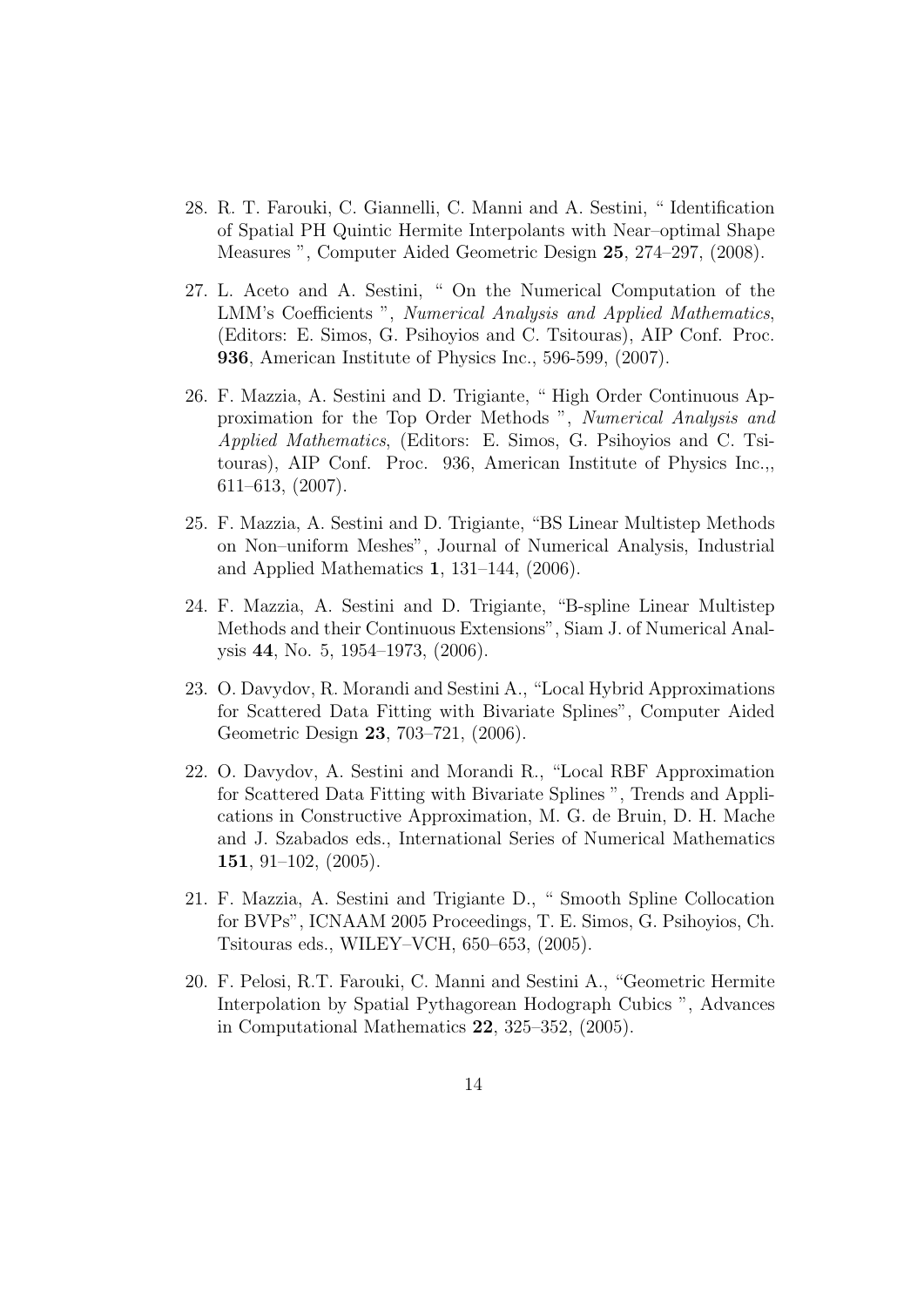- 19. O. Davydov, R. Morandi and Sestini A., "Scattered Data Approximation with a Hybrid Scheme", Rendiconti del Seminario Matematico, Universit`a e Politecnico di Torino 61, No. 3, 333–341, (2003).
- 18. R. T. Farouki, C. Manni and Sestini A., "Spatial C <sup>2</sup> PH Quintic Splines", in Curve and Surface Design: Saint-Malo 2002, T. Lyche, M. L. Mazure and L. L. Schumaker eds., 147–156, (2003). ISBN: 0972848207.
- 17. R. T. Farouki, C. Manni and Sestini A., " Shape–Preserving Interpolation by  $G<sup>1</sup>$  and  $G<sup>2</sup>$  PH Quintic Splines ", IMA Journal of Numerical Analysis 23, 175–195, (2003).
- 16. R. T. Farouki, C. Y. Han, C. Manni and Sestini A., "Characterization and Construction of Helical Pythagorean–Hodograph Quintic Space Curves", Journal of Computational and Applied Mathematics 162, 365–392, (2003).
- 15. R. Morandi and Sestini A., " Geometric Knot Selection for Radial Scattered Data Approximation ", in Algorithms for Approximation IV, J. Levesley, I. J. Anderson and J. C. Mason (eds), 244–251, (2002). ISBN: 1862180407.
- 14. C. Conti, R. Morandi, C. Rabut and Sestini A., "Cubic Spline Data Reduction, Choosing the Knots from a Third Derivative Criterion", Numerical Algorithms 28, 45–61 (2001).
- 13. P. Costantini, R. T. Farouki, C. Manni and Sestini A., "Computation of Optimal Composite Re–Parameterizations", Computer Aided Geometric Design 18, 875–897 (2001).
- 12. R. T. Farouki, B. T. Kuspa, C. Manni and Sestini A., " Efficient solution of the complex quadratic tridiagonal system for  $C<sup>2</sup>$  PH quintic splines ", Numerical Algorithms 27, 35–60 (2001).
- 11. R. T. Farouki, C. Manni and Sestini A. " Real–time CNC interpolators for Bézier conics ", Computer Aided Geometric Design 18, 639–655, (2001).